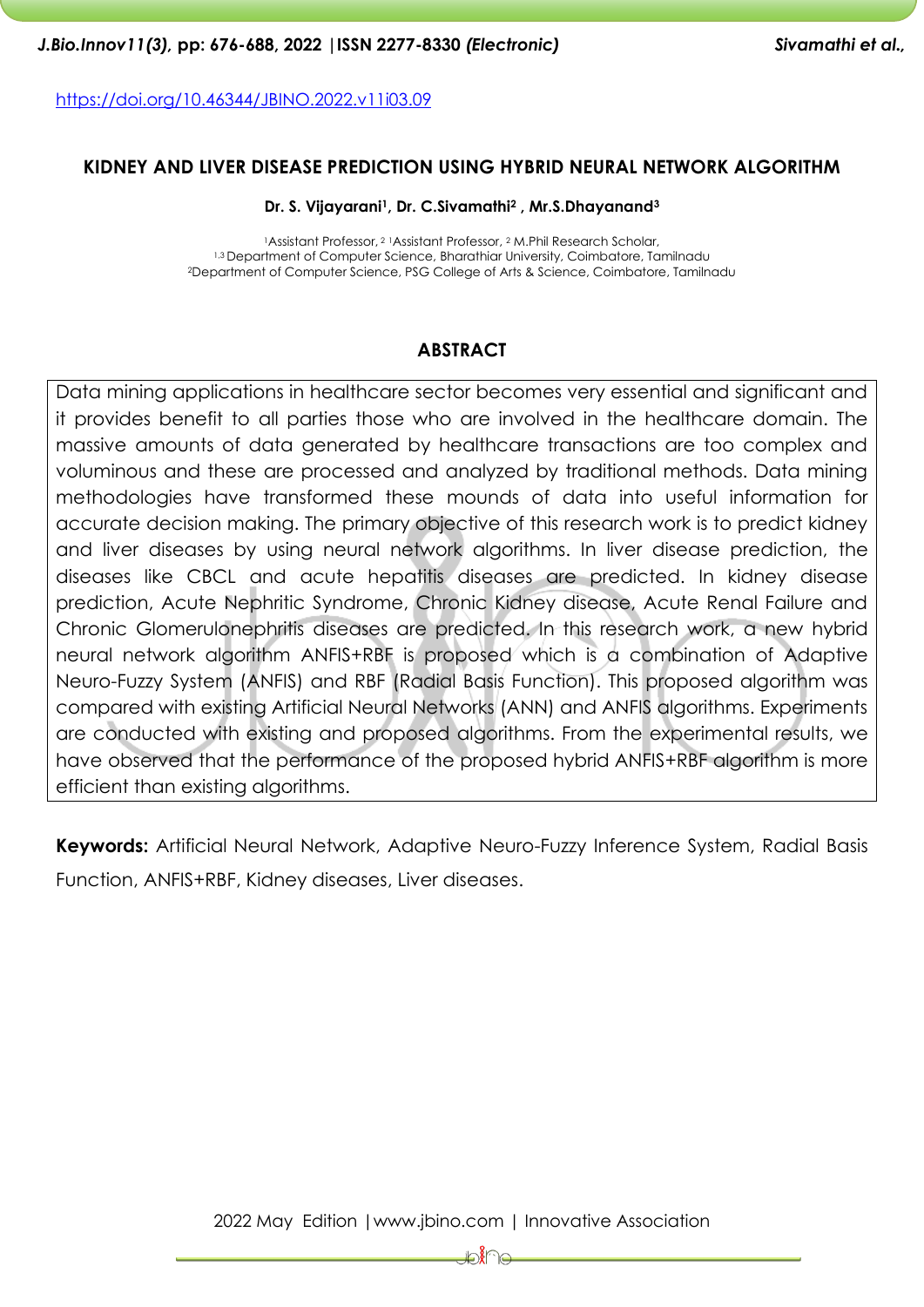## **1 Introduction**

Data mining can be defined as the process of discovering previously unknown patterns and trends in databases and using that information to build predictive models [5]. Otherwise, it can be defined as the process of data selection and exploration and building models using vast data stores to uncover previously unknown patterns [9]. Data mining is not new, it has been used intensively and extensively by financial institutions, retail and wholesale marketers, manufacturers. Data mining techniques gives some economical beneficial information, decision making information, predictions to the organization.

An Artificial Neural Network (ANN) is a computational model, based on biological neural networks in the human brain. Artificial Neural Networks have huge applications in Machine Learning research and industry, speech recognition, computer vision and text processing, Image Processing and Character recognition, Forecasting, classification of diseases etc. Basically, there are 3 different layers in an artificial neural networks. They are:

- i. Input Layer In this layer, all the inputs are fed in the model.
- ii. Hidden Layers In this layer, entire processing steps are carried out. There can be any number of hidden layers, based on the application.
- iii. Output Layer In this layer, the output are received, after processing.

An adaptive neuro-fuzzy inference system (ANFIS) is one of artificial neural network technology. It is based on

Takagi–Sugeno fuzzy inference system. It integrates both artificial neural networks and fuzzy logic principles and thereby it combines the benefits of both techniques in a single framework. The inference system of ANFIS is similar to a set of fuzzy IF–THEN rules. Usually, ANFIS is referred as a universal estimator. ANFIS can be used in learning part of neural networks. It uses Fuzzy Logic to process the input through hidden layers. Thus ANFIS works by applying Neural Network learning methods and tune the parameters of a Fuzzy Inference System (FIS). To illustrate the ANFIS architecture, consider two fuzzy IF-THEN rules based on a first order Sugeno model is given in following rules.

Rule 1: If x is  $A_1$  and y is  $B_1$ , Then  $f_1 = p_1x +$  $q_1y + r_1$ .

Rule 2: If x is  $A_2$  and y is  $B_2$ , Then  $f_2 = p_2x + p_1$  $q_2y + r_2$ .

Here x, y are inputs, A, B are fuzzy sets, f is fuzy region, p,q,r are parameters.

The main objective of this research work is to predict kidney and liver diseases using neural network algorithms. This work proposes a hybrid algorithm called ANFISRBF, based on Artificial Neural Network (ANN) and Adaptive Neuro-Fuzzy Inference System (ANFIS). This work aims to predict kindey diseases like Acute Nephritic Syndrome, Chronic Kidney disease, Acute Renal Failure and Chronic Glomerulonephritis. Also the work predicts liver diseases such as Cirrhosis, Bile Duct, Chronic Hepatitis, Liver Cancer and Acute Hepatitis.

The remaining portion of the paper is organized as follows. Related works are discussed in Section 2. The existing and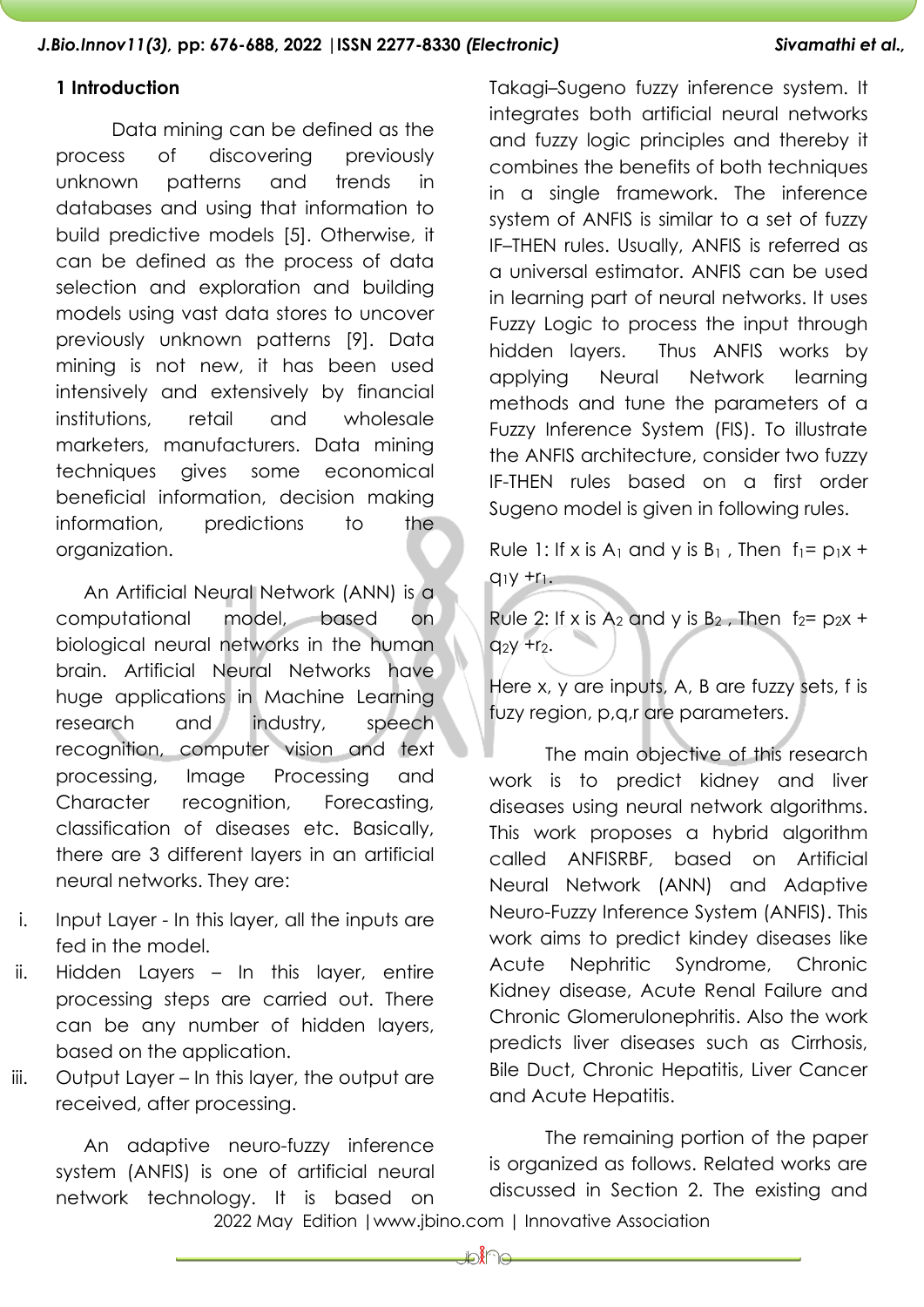the proposed methodologies and their respective algorithms are given in Section 3. Section 4 analyzes the experimental results. Section 5 gives conclusion.

## **2 Literature Review**

Antonio SalgadoCastillo et.al [3] evaluated an ANN and SVM designed using Matlab 7.9.0.529 for the classification and prediction of patients with diabetic neuropathy, using Pulse Waves Sequences of Blood Volume. Efficiency was evaluated taking into account the algorithms and training time as well as effectiveness in classification and prediction. From the experimental result the best classification results were obtained with the ANN with the Gradient descent learning algorithm with adaptive learning rate. Chaitrali S.

Dangare et.al [4] has analyzed prediction systems for Heart disease using more number of input attributes. The authors implemented Decision Trees, Naive Bayes, and Neural Networks classification techniques for analyzing Heart disease database. The performance of these techniques was compared, based on accuracy. Authors' analysis shows that out of these three classification models Neural Networks predicts Heart disease with highest accuracy.

Abeer Y. Al-Hyari et al [1] proposed in their research by using Artificial Neural Network, Decision Tree and Naïve Bayes to predict chronic kidney disease. From the experimental result authors concluded that the proposed ANN algorithm has produced good results. Krishnaiah. V et.al [6] discussed briefly and examined the potential use of classification based data mining techniques such as Rule based, Decision tree, Naïve Bayes and Artificial Neural Network to massive volume of healthcare data. Aim of the researchers was to propose a model for early detection and correct diagnosis of the disease which would help the doctor in saving the life of the patient.

Michael E Brier et.al [7] used an artificial neural network to predict the occurrence of DGF (Delayed graft function) and compared with traditional logistical regression models for prediction of DGF. Artificial neural networks are used for Covariate analysis and logistical regression was done in the prediction of number of occurrence of DGF. From the experimental results authors concluded that artificial neural networks may be used for prediction of DGF in cadaveric renal transplants

Ananda Kumar. K et.al [1] used a supervised machine learning algorithms to find the smallest set of genes that could confirm high accuracy in classification of cancer from micro array data. They proposed a method Fast Adaptive Neuro-Fuzzy Inference System (FANFIS) as a classification model and used Modified Levenberg-Marquardt algorithm for learning phase. From the experimental results they suggested that proposed method results with better classification accuracy and minimum time in execution when compared to existing technique Adaptive Neuro-Fuzzy Inference System (ANFIS).

Hyontai Sug [2] has suggested a method based on oversampling in minor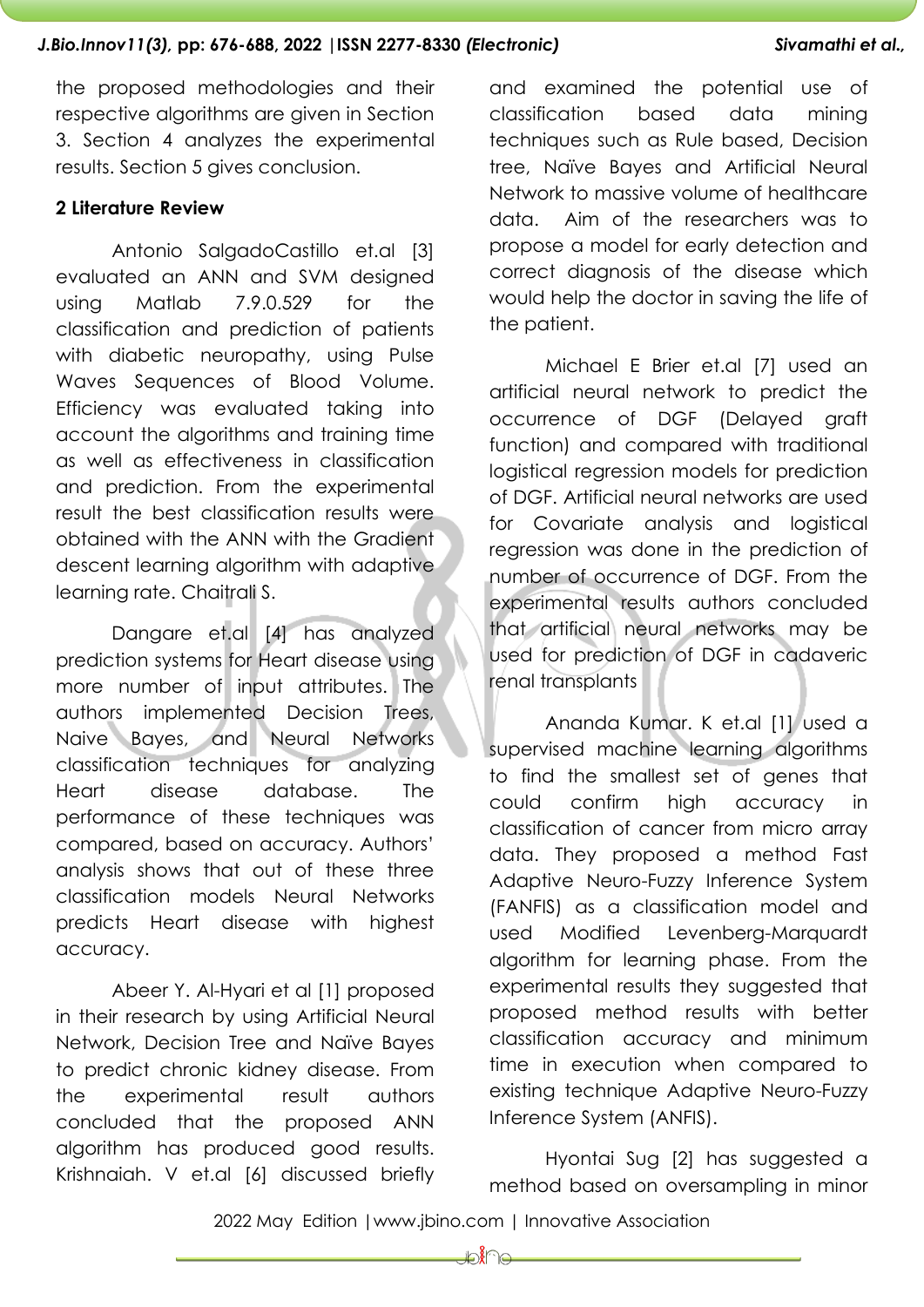classes to compensate the insufficiency of data effectively in order to generate more accurate decision trees for liver disorder diseases. He has used two representative algorithms of decision trees; C4.5 and CART for predict liver disorder disease from BUPA liver disorder dataset. From the experimental results it is observed that both the algorithms has produced very good results so that they recommend oversampling for the data set to generate decision trees.

Karthik. S et.al, [3] were applied a soft computing technique for intelligent diagnosis of liver disease. They have implemented classification and its type detection in three phases. The authors classified liver diseases using Artificial Neural Network in first phase. Then in second phase, the authors implemented Learn by Example (LEM) algorithm to generate classification rules. In final phase, the types of liver diseases are identified using fuzzy rules.

Sadik Kara et.al [8] had concentrated on the diagnosis of optic nerve disease through the analysis of pattern electro retinography (PERG) signals with the help of artificial neural network (ANN). The authors used Levenberg Marquart (LM) back propagation algorithm to train Neural Network. In this work, a Multilayer feed forward Artificial Neural Network was used for classification. The classified the patients into healthy patients and diseased patients.

Rong-Ho Lin et.al [7] described a study and constructed an intelligent liver diagnosis model. Integrated artificial neural networks, analytic hierarchy

process, and case-based reasoning methods and examined the patients suffered from liver disease and determined the liver disease types. Performance evaluation indicated that the AHP-weighted CBR outperformed the pure CBR in terms of accuracy cadaveric renal transplants.

### **3. Proposed ANFIS+RBF algorithm**

ANFIS (Adaptive Neuro-Fuzzy Inference System) method is employed as a pedagogics for Sugeno-type fuzzy systems [10]. System parameters are known by the help of ANFIS. Typically the quantity and kind of fuzzy system membership functions are outlined by user once applying ANFIS. ANFIS –method could be a hybrid methodology that consists of two parts; gradient methodology and least square methodology. The gradient method performs the calculation of input membership function parameters and the least square methodology performs the calculation of output function parameters [14]. An ANFIS can be used as IF-THEN rules model, so that it can map inputs to outputs. Such prediction problem can be done using a function, in order to predict output for a given input vector. This output vector should be as close as possible to its actual output. Hence the problem is to determine which ANFIS function is effective, so that the difference between the actual output and the predicted one is minimized. ANFIS uses fuzzy rules to minimize the error rate in prediction. In this work, ANFIS was hybrid with RBF for better performance. The proposed algorithm is the technique for interpolation in multidimensional space. First the fuzzy system is initialized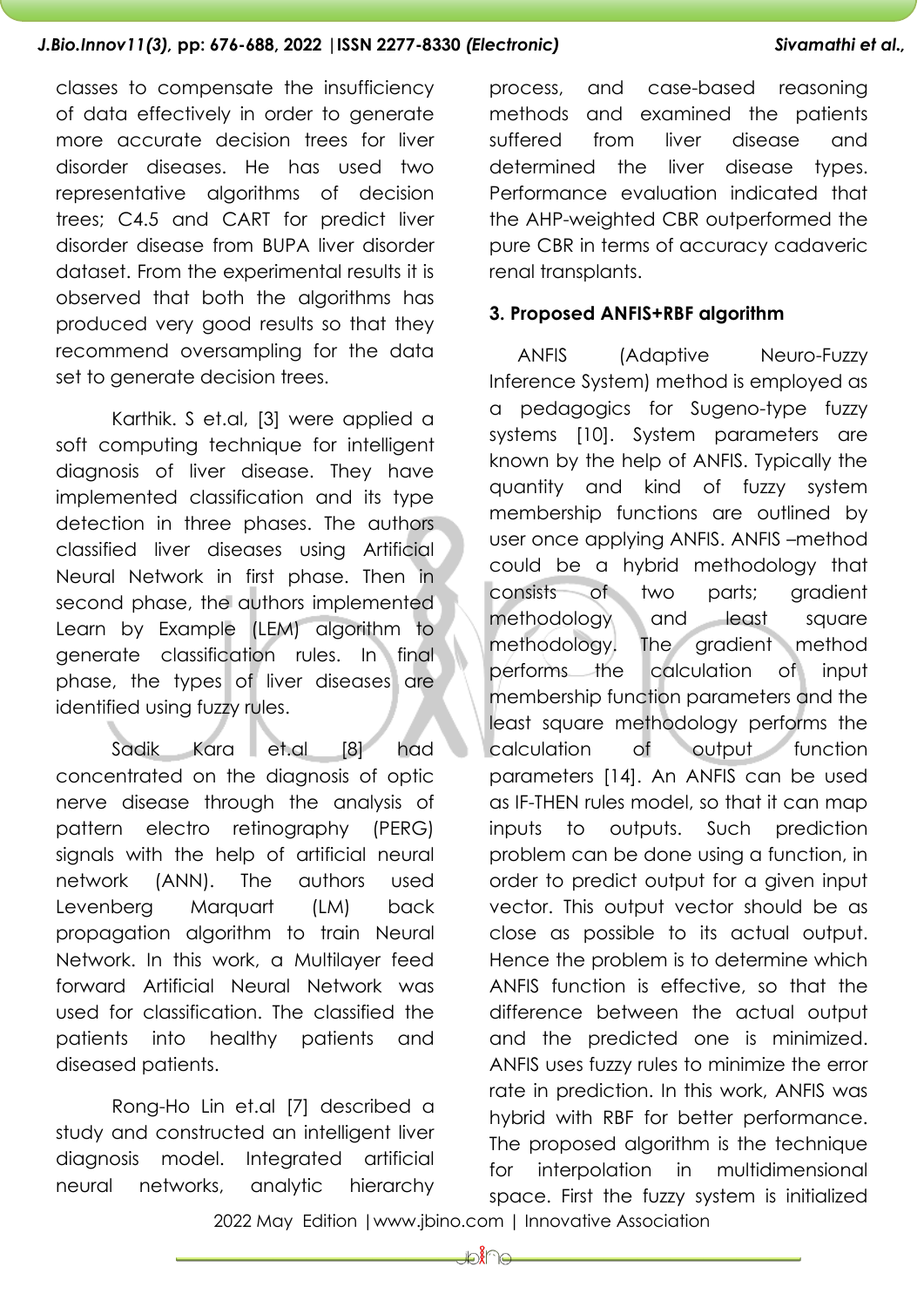into the neural networks using genfis commands. The parameters to measure the performance risk analysis are declared. Anfis command used to get the parameters set of the consequent of each rule. Before start learning, we are

considering number of iterations and tolerance as learning parameters. Now train the data with ANFIS membership functions.



**Figure 1: Flow Chart of ANFIS+RBF**

Then Radial Basis Function has been applied in the area of neural networks where they may be used as a replacement for the sigmoidal hidden layer transfer characteristic in multilayer perceptron. Finally, test the input (weight)

with RBF methodology to predict hidden values. For each RBF each input vector/pattern (x). Calculate the output (y) of each output node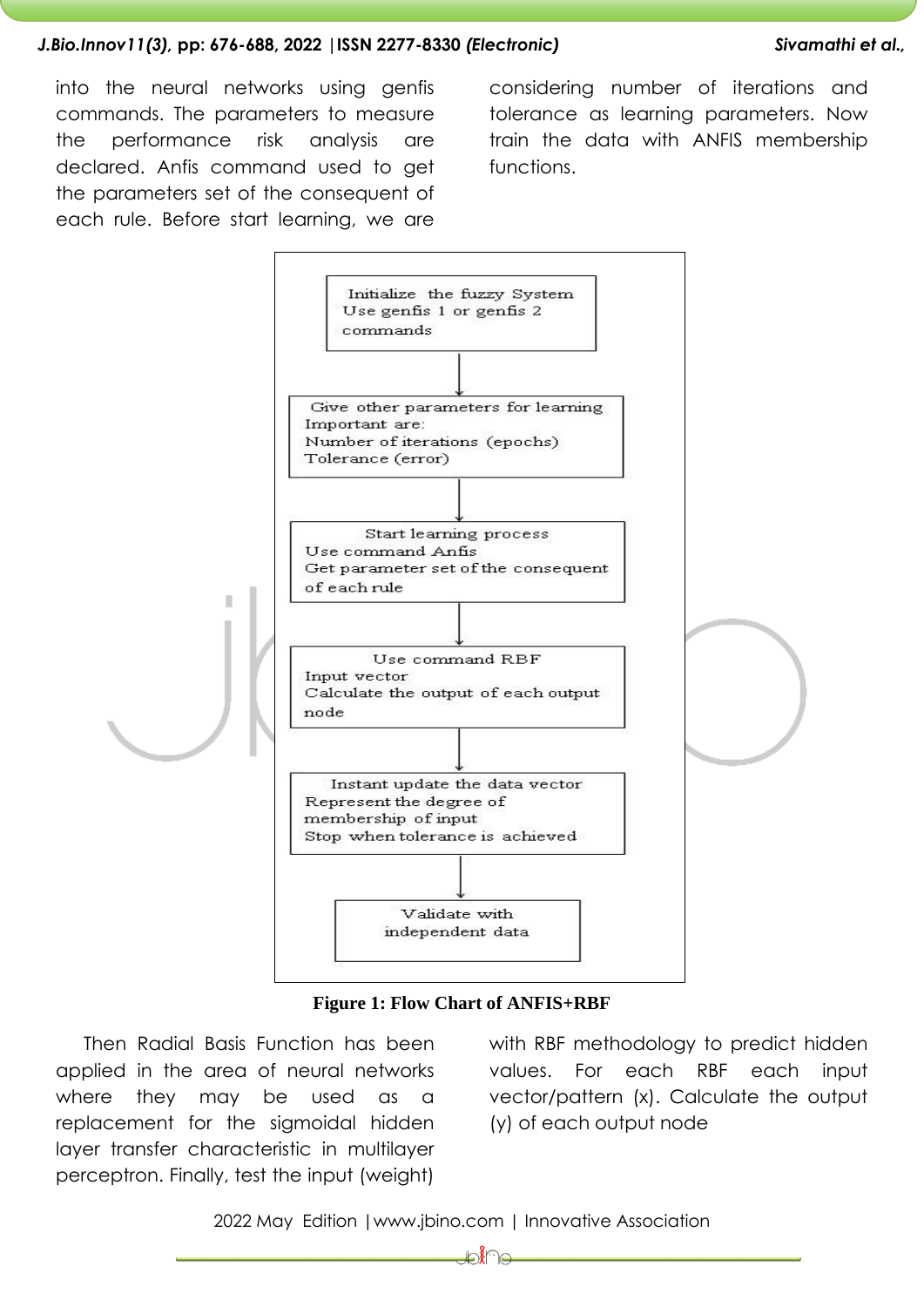$$
y^p_o = \ w_{bo} + \ \sum_{h=1}^m w_{ho} \emptyset(x^p, R_h, \sigma_h)
$$

Here w checks with the target value and predicts the disease type based on weight. Since the both ANFIS and RBF are combined together in hybrid format, the classification performances are highly improved.

# **4 Experimental Results**

In this section, the algorithms ANN, ANFIS and proposed ANFIS+RBF algorithms are implemented and their performance are analyzed. This work is implemented in Matlab 2013 tool. MATLAB (MATrix LABoratory) is a multiparadigm numerical

computing environment. It is high performance language that integrates computation, visualization, and programming in a single framework. The performance analysis measures used are: Accuracy Measure, Correctly Classified Instances, Incorrectly Classified Instances, TP Rate, Accuracy, Precision, F-measure and Execution time.All the above performance measures are analyzed for both kidney and liver dataset.

*Kidney Dataset:* For predicting kidney disease, several Patient data are collected from various laboratories, medical centres and hospitals. Using these data the synthetic kidney function test (KFT) dataset have been created for analysis of kidney disease. The dataset contains five hundred and eighty four instances and six attributes namely Age, Gender, Urea, Creatinine and Glomerular Filtration Rate (GFR). Here age and gender are patient personal details. Creatinine is a: breakdown waste product of muscles. The kidneys filters these waste and pass out through urine. If kidney does not function properly then , these Creatinine remain in body and results in chronic kidney diseases. GFR is a best measure to test the function of kidney. It is also used to find the stage of kidney disease.

*Liver Dataset:* For predicting lever disease, Indian Liver Patient Dataset (ILPD) taken from the UCI Repository are used in the experiment. The data set was collected from north east of Andhra Pradesh, India. This dataset has five hundred and seventy six instances and ten attributes namely Age, Gender, Total Bilirubin (TB), Direct Bilirubin (DB), Alkaline Phosphotase (ALP), Sgpt Alamine Aminotransferase, Sgot Aspartate Aminotransferase, Total Protiens (TP), Albumin (ALB) and Albumin and Globulin Ratio (A/G Ratio). Age and gender are personal details of patients. Bilirubin is a yellowish orange pigment that arises normally when red blood cells break down. TB and DB is bilirubin measure to predict liver disease. ALP represents the amount of alkaline phosphatase enzyme in the bloodstream. If the level of ALP is high, then it means the there is some disease or fault in liver. Sgpt and sgot are enzymes mixed into blood when liver damages. Albumin and Globulin are protein levels, that are used to predict dehydration of patients. TP, ALB and A/G ration measures are used to predict dehydration in patients. Table 1 represents the performance measures of algorithms in both liver and kidney datasets.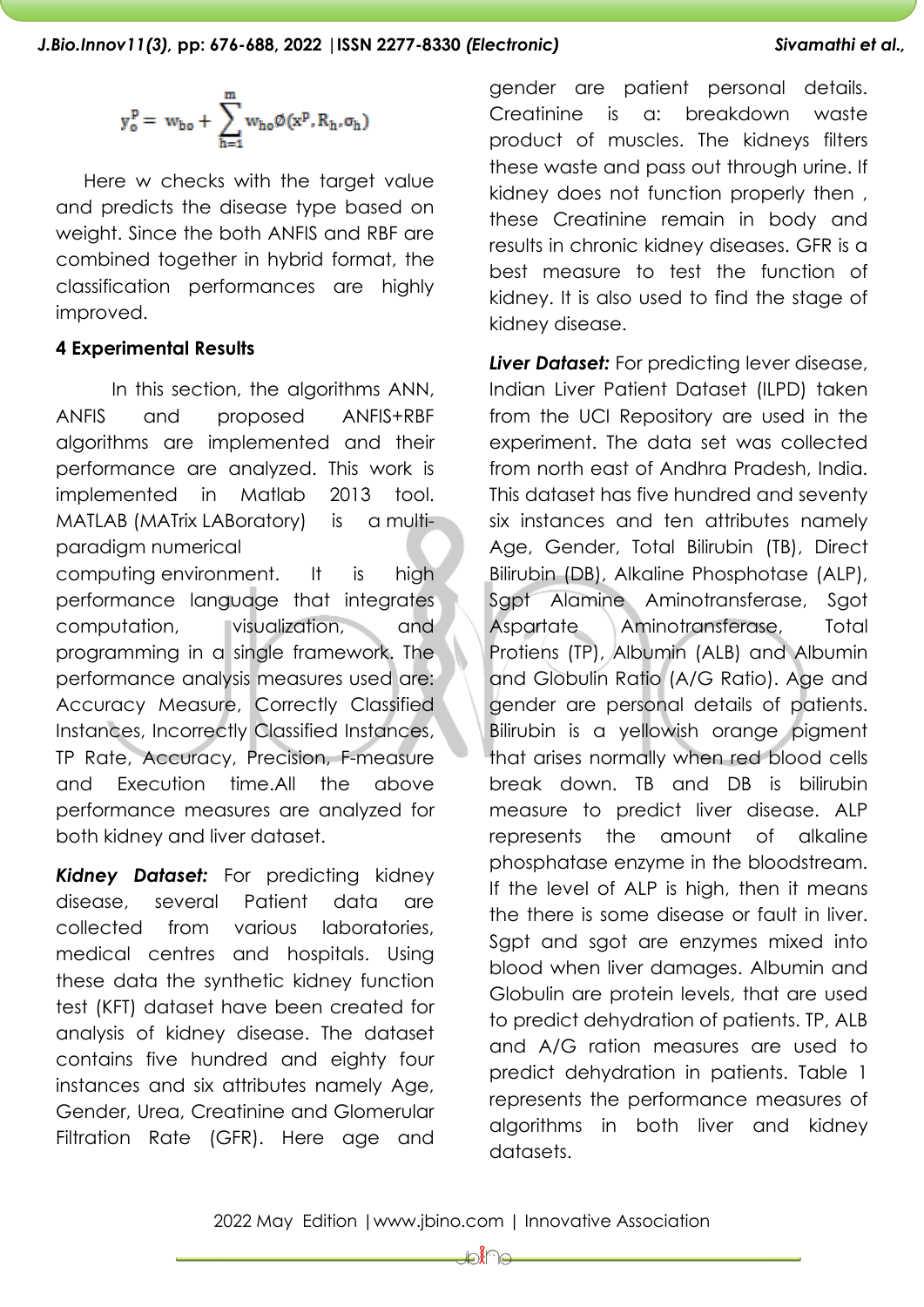| <b>Dataset</b>                  | <b>Algorithms</b> | <b>TP</b><br>Rate | <b>Precision</b> | F<br><b>Measure</b> | Correctly<br><b>Classified</b><br><b>Instances</b><br>(%) | In<br><b>Correctly</b><br><b>Classified</b><br><b>Instances</b><br>$(\%)$ | <b>Execution</b><br>time in<br><b>MS</b> |
|---------------------------------|-------------------|-------------------|------------------|---------------------|-----------------------------------------------------------|---------------------------------------------------------------------------|------------------------------------------|
| <b>Kidney</b><br><b>Dataset</b> | <b>ANN</b>        | 0.877             | 0.9              | 0.295               | 87.7                                                      | 12.3                                                                      | 918                                      |
|                                 | <b>ANFIS</b>      | 0.908             | 0.942            | 0.374               | 90.82                                                     | 9.18                                                                      | 486                                      |
|                                 | <b>ANFIS+RBF</b>  | 0.95              | 0.894            | 0.502               | 95                                                        | 5                                                                         | 310                                      |
| <b>Liver</b><br><b>Dataset</b>  | <b>ANN</b>        | 0.83              | 0.799            | 0.432               | 83                                                        | 17                                                                        | 719                                      |
|                                 | <b>ANFIS</b>      | 0.91              | 0.855            | 0.491               | 91                                                        | 9                                                                         | 474                                      |
|                                 | <b>ANFIS+RBF</b>  | 0.95              | 0.894            | 0.502               | 95                                                        | 5                                                                         | 310                                      |

**Table 1.** Performance measures of algorithms in both liver and kidney datasets.

Based on liver disease measures, TB, DB, ALP, Sgpt, Sgot, TP, ALB and A/G Ratio, liver diseases like Child Behaviour Checklist (CBCL), Acute Hepatitis are predicted. This is shown in table 2. From the results shown in figure 3, it was found that the proposed ANFIS +RBF algorithm

could predict with same number of patients as in existing algorithm. The analyses is further extended, based on gender. Table 4 shows the prediction of disease based on gender i.e for male and female.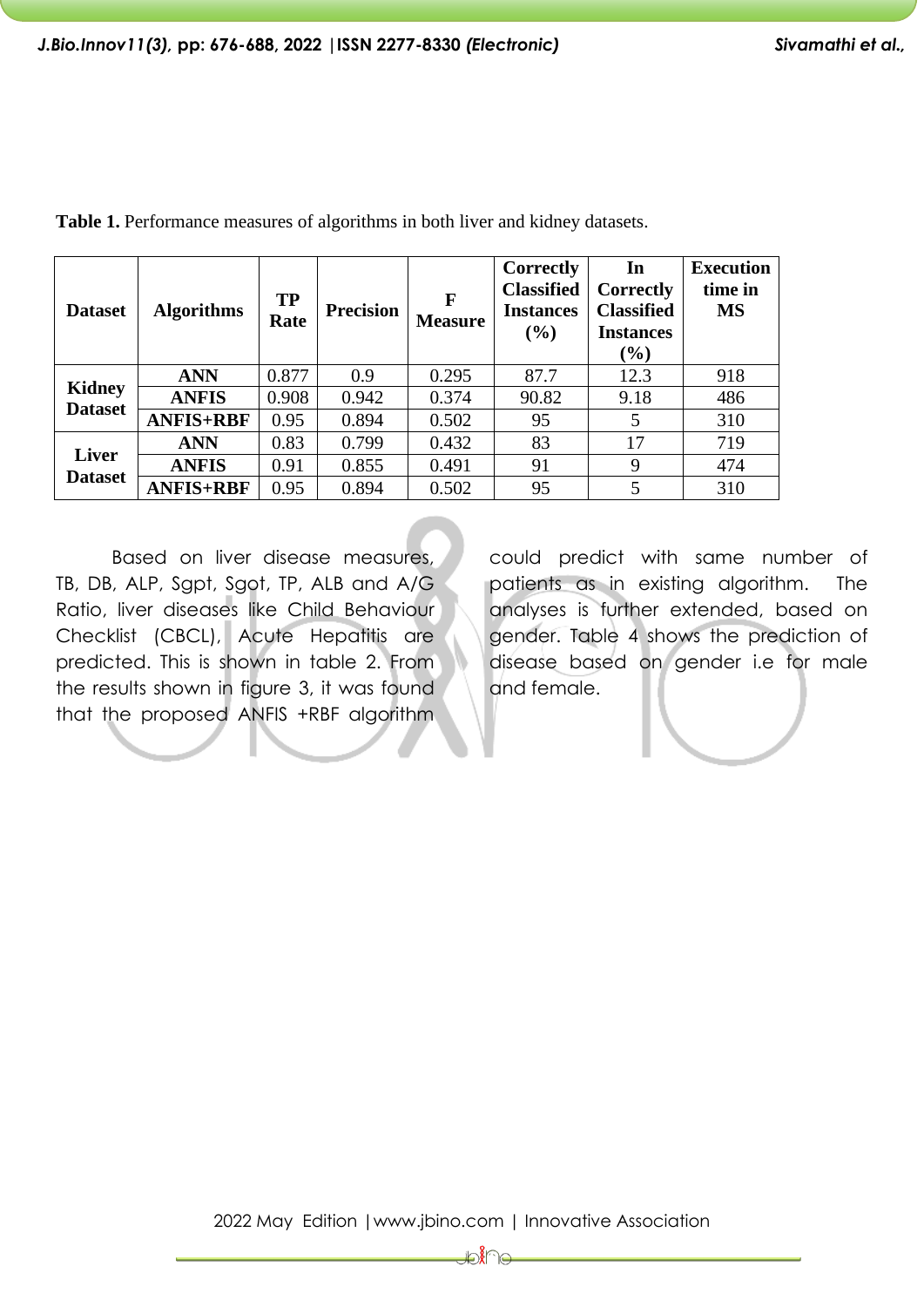



2022 May Edition |www.jbino.com | Innovative Association

⊯∭∩∈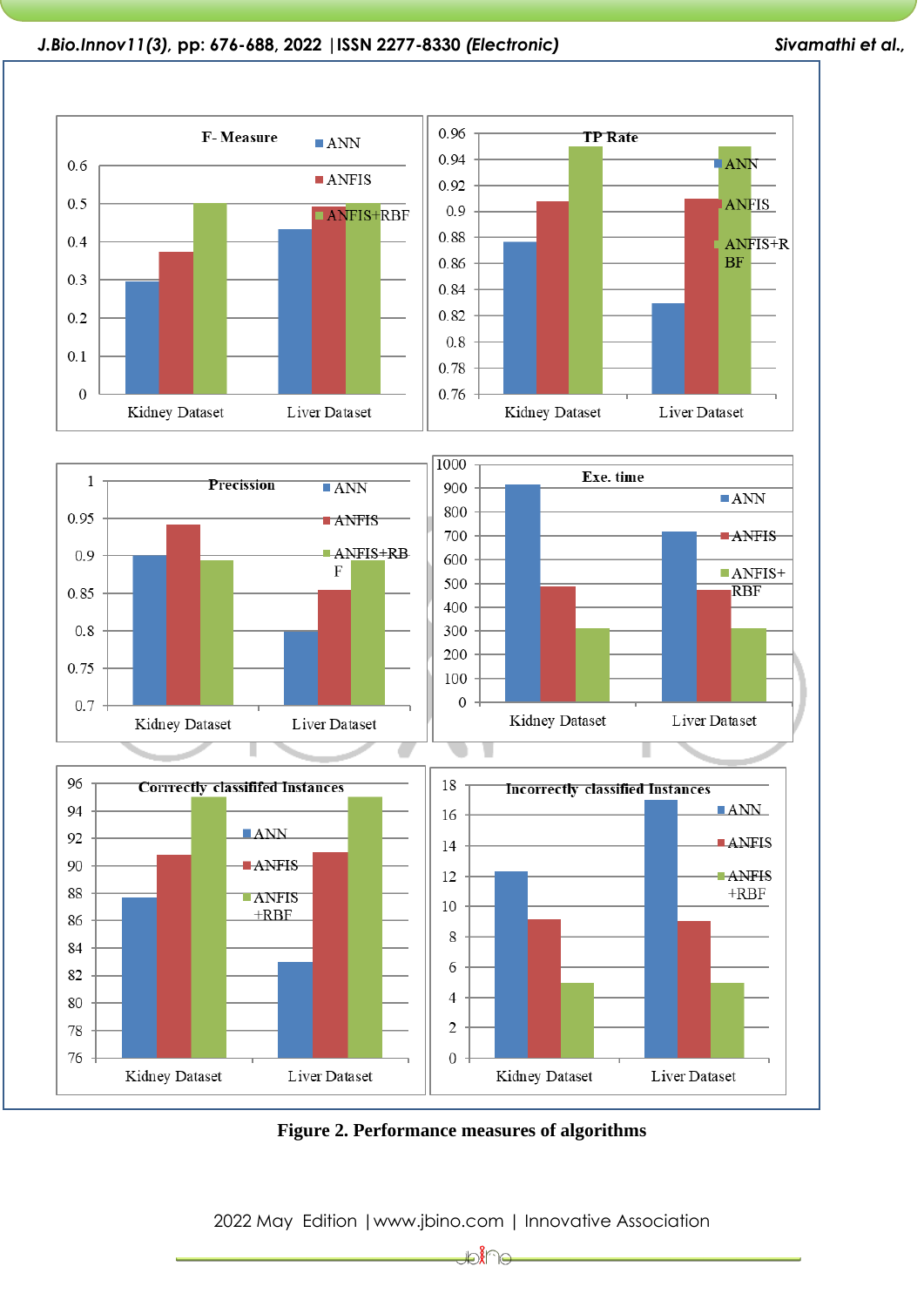| Liver diseases         | <b>ANN</b> | <b>ANFIS</b> | <b>ANFIS</b><br>$+$ <b>RBF</b> |
|------------------------|------------|--------------|--------------------------------|
| Normal                 | 363        | 361          | 361                            |
| <b>CBCL</b>            | 171        | 173          | 173                            |
| <b>Acute Hepatitis</b> | 24         | 24           | 24                             |
| Outliers               | 18         |              |                                |

**Table 2. Prediction of Liver Diseases**



**Table 3. Prediction of Liver Patients in Gender wise**

| <b>Algorithms</b> | <b>Normal</b> |               | <b>CBCL</b> |        | <b>Acute Hepatitis</b> |        | <b>Outliers</b> |               |
|-------------------|---------------|---------------|-------------|--------|------------------------|--------|-----------------|---------------|
|                   | <b>Male</b>   | <b>Female</b> | <b>Male</b> | Female | <b>Male</b>            | Female | <b>Male</b>     | <b>Female</b> |
| <b>ANN</b>        | 271           | 90            | 143         | 30     | 21                     | 3      | 15              |               |
| <b>ANFIS</b>      | 271           | 92            | 138         | 33     | 19                     | 5      | 15              |               |
| <b>ANFIS+RBF</b>  | 265           | 96            | 137         | 36     | 19                     | 5      | 15              |               |

2022 May Edition |www.jbino.com | Innovative Association

⊯े∦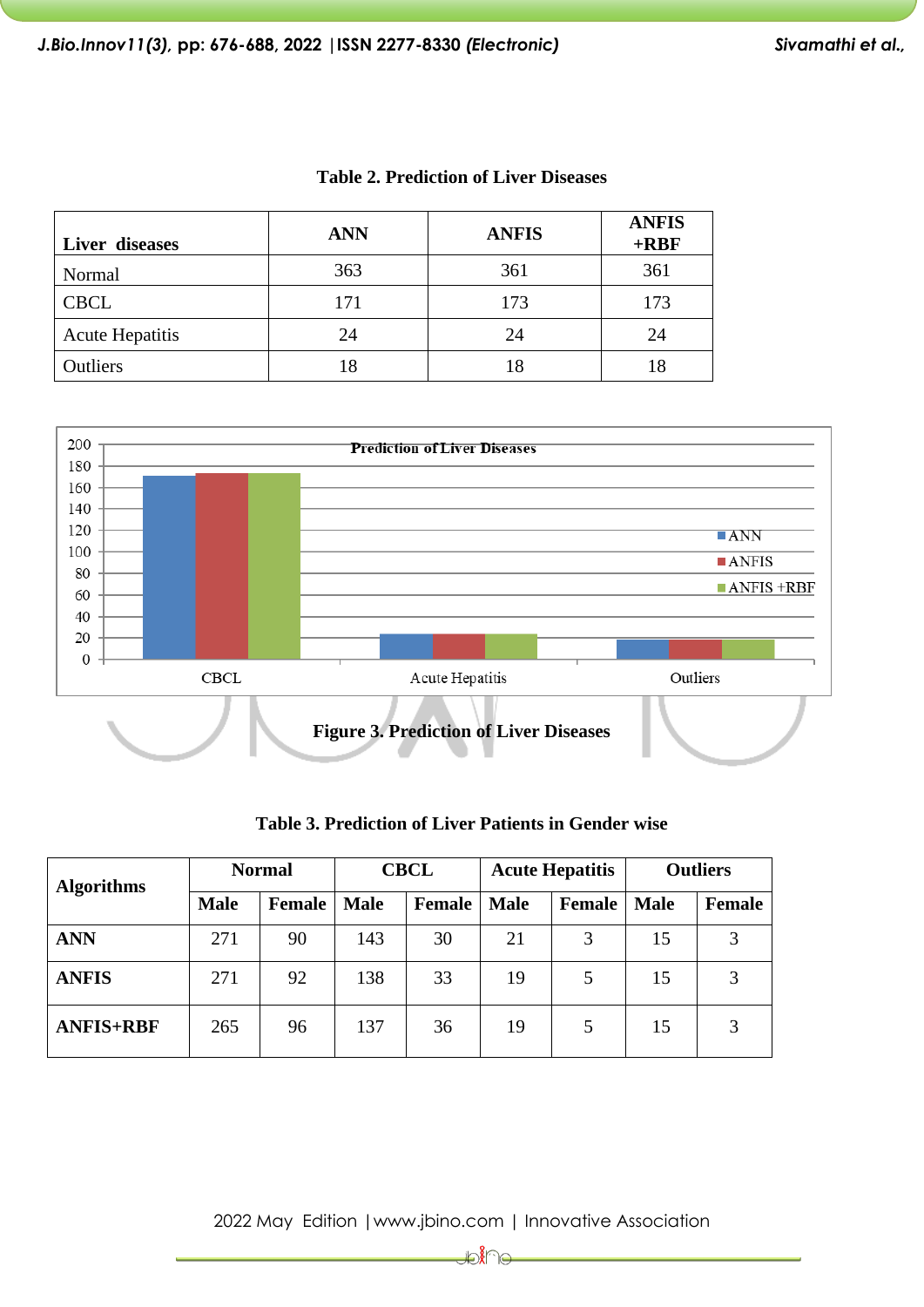



Similarly, in kidney dataset, the diseases like Acute Nephritic Syndrome, Chronic Kidney disease, Acute Renal Failure and Chronic Glomerulonephritis are also predicted. This is shown in table 3. From

the results shown in figure 5, it was found that the proposed ANFIS +RBF algorithm works better in prediction than the existing ones.



**Table 4. Prediction of Kidney Diseases**



# **Figure 5. Prediction of Kidney Diseases**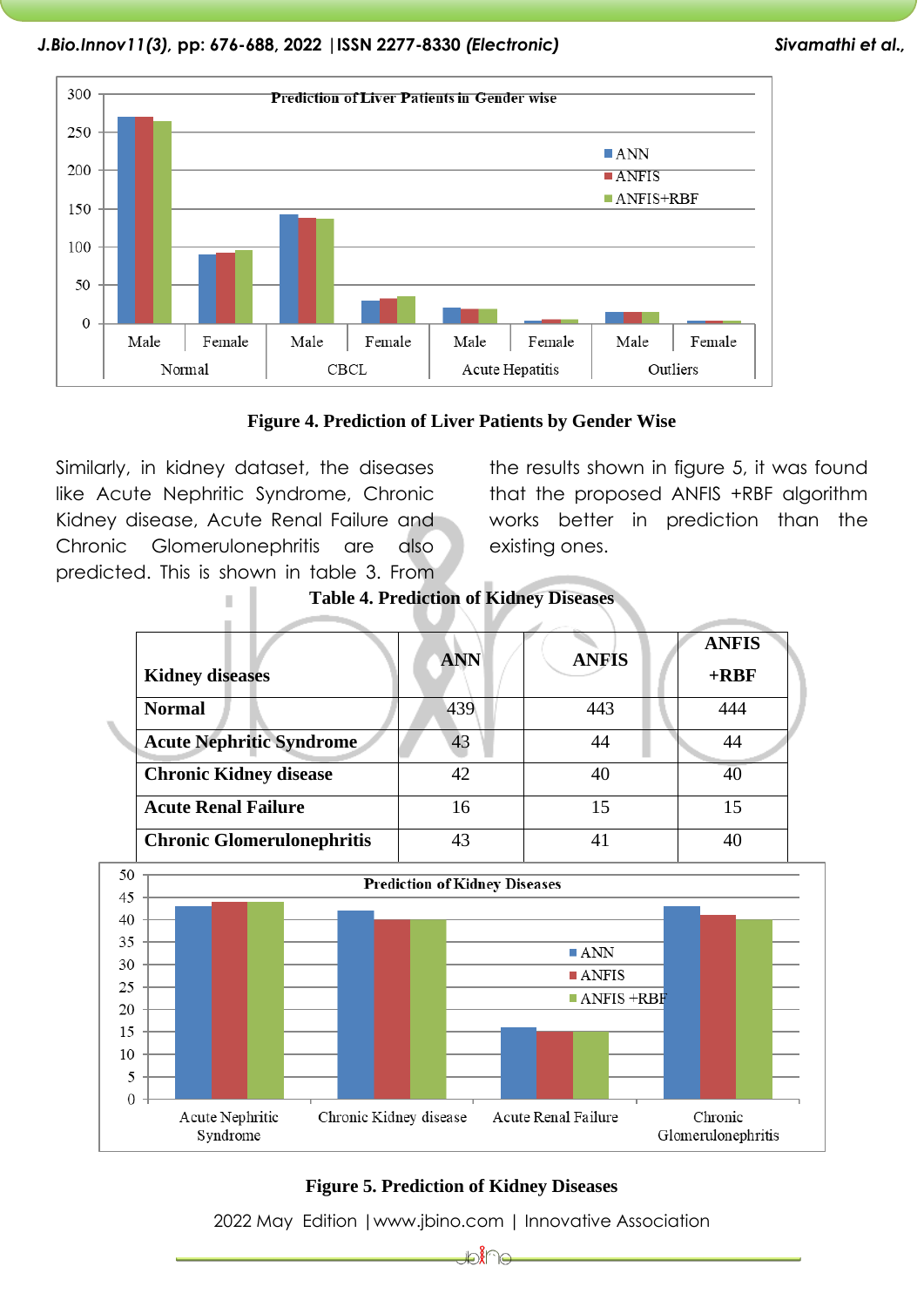# **Conclusion:**

Data mining methodologies have transformed the mounds of data into useful information for accurate predictions. Hence in this research work, a hybrid classification algorithm was proposed to predict kidney and liver diseases. In liver disease prediction, CBCL and acute hepatitis are predicted. In kidney disease prediction, Acute Nephritic Syndrome, Chronic Kidney disease, Acute Renal Failure and Chronic Glomerulonephritis diseases are predicted. The proposed algorithm is a combination of ANFIS and RBF. The performance of these algorithms are analyzed, by various performance measures like Accuracy Measure, Correctly Classified Instances, Incorrectly Classified Instances, TP Rate, Accuracy, Precision, F-measure and Execution time. From the experimental results, it was observed that the performance of the proposed hybrid algorithm is more efficient than existing algorithms. The proposed algorithm has higher accuracy with the minimum execution time. Hence it is concluded that the proposed algorithm is a best classifier compared with other neural network algorithms.

# **References:**

- 1. Abeer Y. Al-Hyari," Chronic Kidney Disease Prediction System Using Classifying Data Mining Techniques", library of university of Jordan, 2012.
- 2. Amit Kumar Sharma, Sudesh Kumar Prajapat, Mohammed Aslam, A Comparative Study between Naïve Bayes and Neural Network (MLP) Classifier

for Spam Email Detection, International Journal of Computer Applications, National Seminar on Recent Advances in Wireless Networks and Communications, NWNC-2014, page no 12-16

- 3. Antonio SalgadoCastillo, Tahimy González Rubio, Evaluation of ANN and SVM for the classification and prediction of patients with diabetic neuropathy, International Journal of Computer Science and Information Technologies, Vol. 3 , 2012, page no 54 – 57
- 4. Chaitrali S. Dangare, Sulabha S. Apte, International Journal of Computer Applications (0975 – 888), Volume 47– No.10, June 2012, page no 44-48
- 5. Kincade, K. (1998). Data mining: digging for healthcare gold. Insurance & Technology, 23(2), IM2-IM7.
- 6. Krishnaiah. V, Narsimha. G, Subhash Chandra. N, Diagnosis of Lung Cancer Prediction System Using Data Mining Classification Techniques, International Journal of Computer Science and Information Technologies, Vol. 4 (1) , 2013, page no 39 – 45
- 7. Michael E. Brier, Prasun C. Ray, Jon B. Klein, Prediction of delayed renal allograft function using an artificial neural network, Nephrol Dial Transplant (2003) 18: page no 2655–2659
- 8. Milley, A. (2000). Healthcare and data mining. Health Management Technology, 21(8), 44-47.
- 9. Neha Sharma, Hari Om, Extracting Significant Patterns for Oral Cancer Detection Using Apriori Algorithm,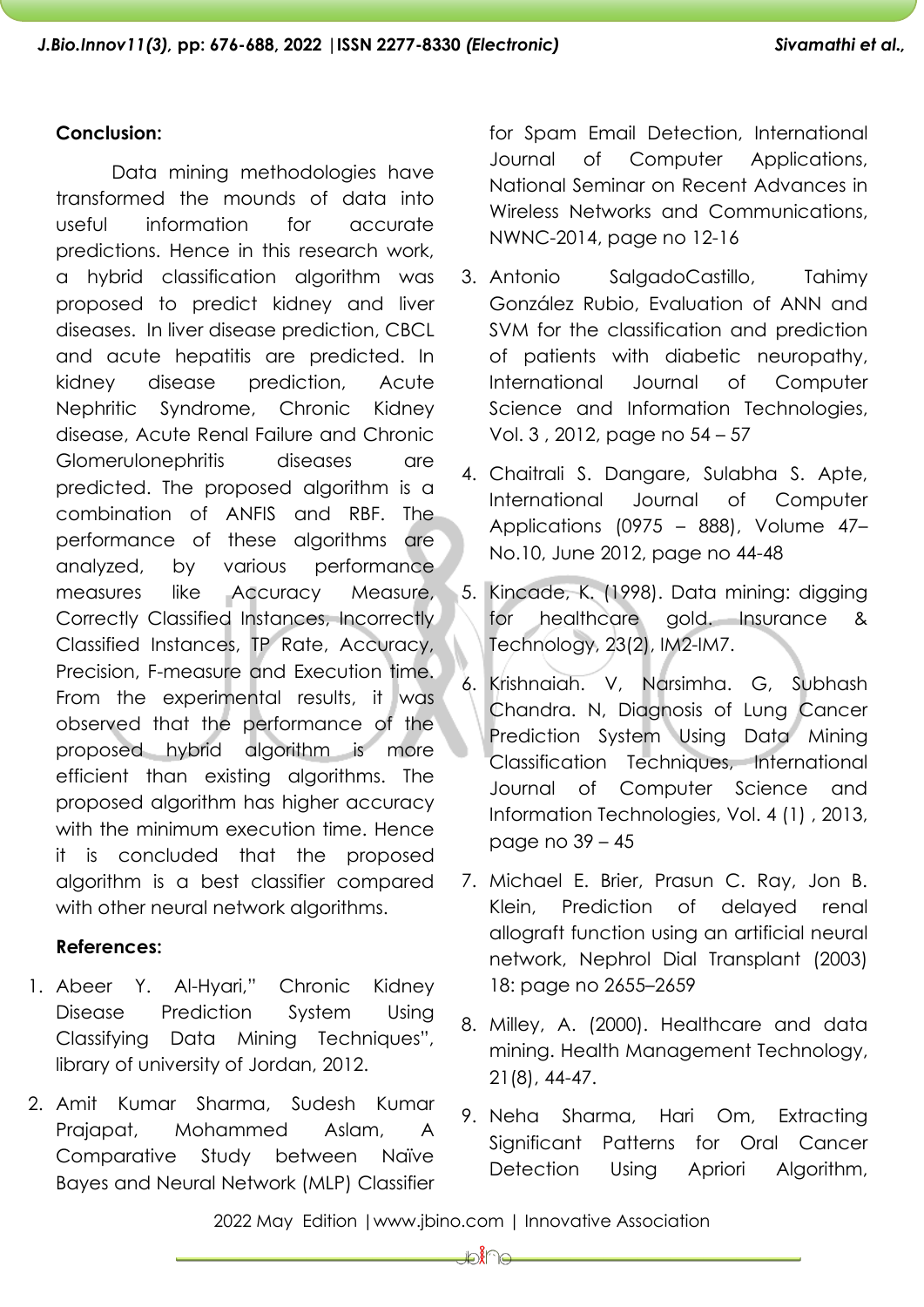Intelligent Information Management, 2014, 6, page no 30-37

- 10.Suman Bala, Krishan Kumar, A Literature Review on Kidney Disease Prediction Using Data Mining Classification Technique, International Journal of Computer Science and Mobile Computing, Vol.3 Issue.7, July- 2014, pg. 960-967
- 11.Sumathy, Mythili, Praveen Kumar, Jishnujit T M, Ranjith Kumar. K, Diagnosis of Diabetes Mellitus based on Risk Factors, International Journal of Computer Applications (0975 – 8887), Volume 10– No.4, November 2010, page no 1-4
- 12.Negar Ziasabounchi, Iman Askerzade, ANFIS Based Classification Model for Heart Disease Prediction, International Journal of Electrical & Computer Sciences, Vol:14 No:02, April 2014 page no 7-12
- 13. Taksala Devapriya A, Deepesh B, Development of an ANFIS Neural Network System for Early Diagnosis of Critical Health Condition of a Patient, IOSR Journal of Electronics and Communication Engineering, Volume 4, Issue 6 (Jan. - Feb. 2013), Page no 57-63
- 14.Veenu Mangat, Dimple Rani, Design of an efficient data classification method for disease diagnosis, International Journal of Engineering, Business and Enterprise Applications, Dec., 2012-February, 2013, page no. 100-104
- 15.Milan Kumari, Sunila Godara, Comparative Study of Data Mining Classification Methods in Cardiovascular Disease Prediction, International Journal of Computer Science and Technology,

Vol. 2, Issue 2, June 2011, page no 304- 308

- 16.Ananda Kumar. K, Punithavalli. M, Efficient Cancer Classification using Fast Adaptive Neuro-Fuzzy Inference System (FANFIS) based on Statistical Techniques, International Journal of Advanced Computer Science and Applications, Special Issue on Artificial Intelligence, page no 132-137
- 17.Hyontai Sug, Improving the Prediction Accuracy of Liver Disorder Disease with Oversampling, Applied Mathematics in Electrical and Computer Engineering, ISBN 978-1-61804-064-0, page no 331-335
- 18.Karthik. S, Priyadarishini. A, Anuradha. J and Tripathi. B. K, Classification and Rule Extraction using Rough Set for Diagnosis of Liver Disease and its Types, Advances in Applied Science Research, 2011, 2 (3): page no 334-345
- 19. Liver Anatomy and Functions, innerbody.com copyright (c) 1999 - 2015 howtomedia, inc. all rights reserved [http://www.innerbody.com/image\\_digeo](http://www.innerbody.com/image_digeov/card10-new2.html) [v/card10-new2.html](http://www.innerbody.com/image_digeov/card10-new2.html)
- 20.Rong-Ho Lin, Chun-Ling Chuang. A hybrid diagnosis model for determining the types of the liver disease, Elsevier publications, Computers in Biology and Medicine 40 (2010) , page no 665–670
- 21. Sadie Kara, Aysegul Given, Ayse OztUrk Onerc, "Utilization of artificial neural networks in the diagnosis of optic nerve diseases"*,* Elsevier Publication, Computers in Biology and Medicine 36, 2006 page no 428–437
- 22. Salmalian. K, Nariman-Zadeh. N, Haftchenari. H, Jamali. A, Design of